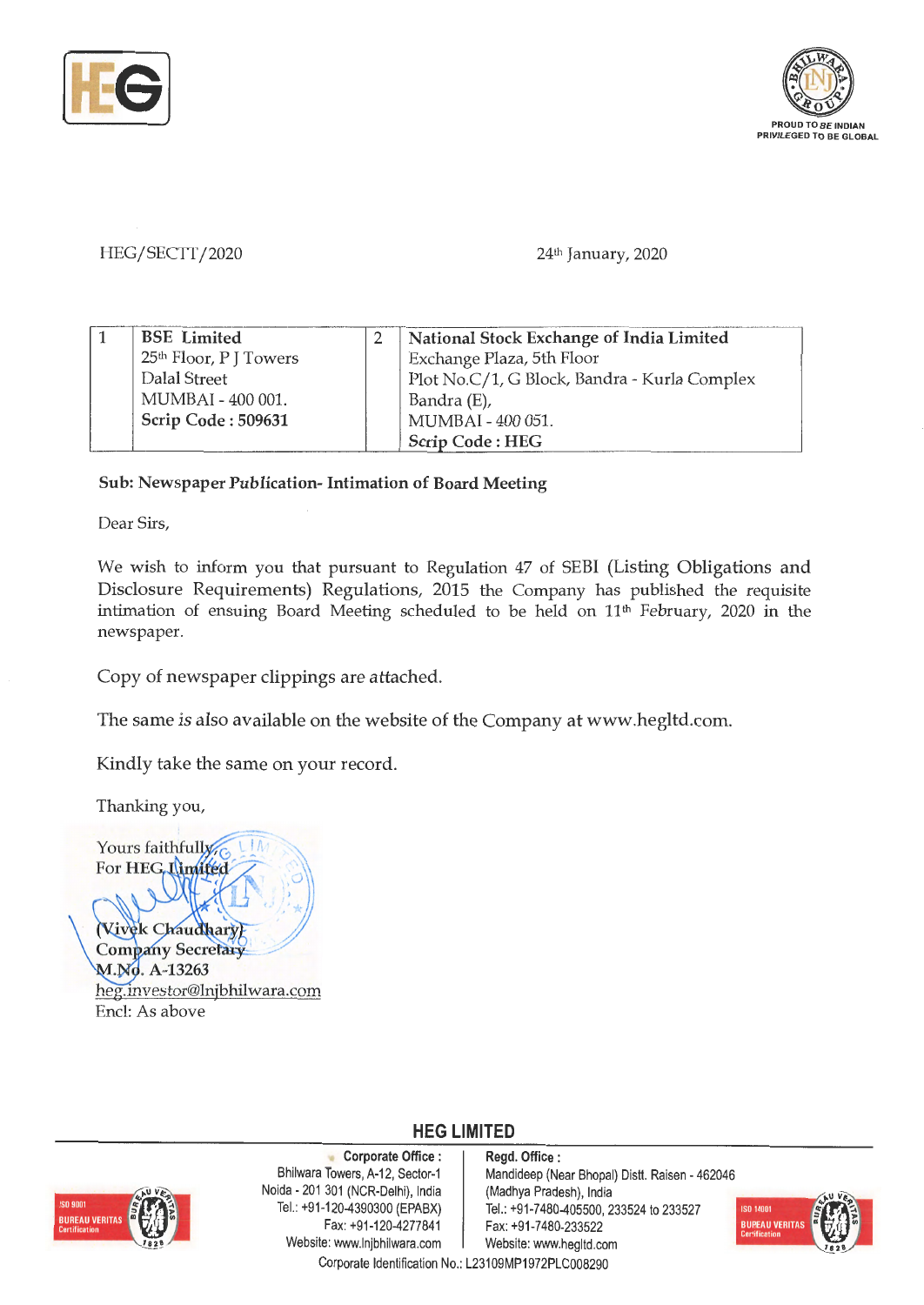## Business Standard | All Editions | 24-01-2020 **EG** HEG LIMITED **Regd. Off.:** Mandideep (Near Bhopal) Dist!. Raisen-462046, (M.P.) Tel.: 07480-233524, 233525; Fax: 07480-233522 **Corp. Off.:** Bhilwara Towers, A-12, Sector-1, Noida-201301 (U.P.) Tel.: 0120-4390300 (EPABX); Fax: 0120-4277841 Website: www.hegltd.com; E-mail: heg.investor@lnjbhilwara.com; CIN: L23109MP1972PLC008290 **NOTICE**  Pursuant to provisions of Regulation 29 of the SEBI (Listing Obligations & Disclosure Requirements) Regulations, 2015, we wish to inform you that a meeting of the Board of Directors of the Company is scheduled to be held on Tuesday, the 11th day of February, 2020 at 2.00 P.M. at Naida - 201 301, to consider inter-alia the unaudited financial results (Standalone & Consolidated) of the Company for the quarter & nine months period ended the 31st December, 2019. Further, the closure of Trading Window for the purpose of Trading in the Shares of the Company by its Insiders and their immediate relatives has already been in operation with effect from 1st January, 2020 and shall remain closed till 13th February, 2020. Please note that the Trading window shall re-open from 14th February, 2020. Date : 23rd January, 2020 Place : Noida (U.P.) for **HEG LIMITED**  Sd/- **(Vivek Chaudhary)**  Company Secretary A-13263 This Notice may also be accessed on the Company's website: www.hegltd.com and on www.nseindia.com, www.bseindia.com.